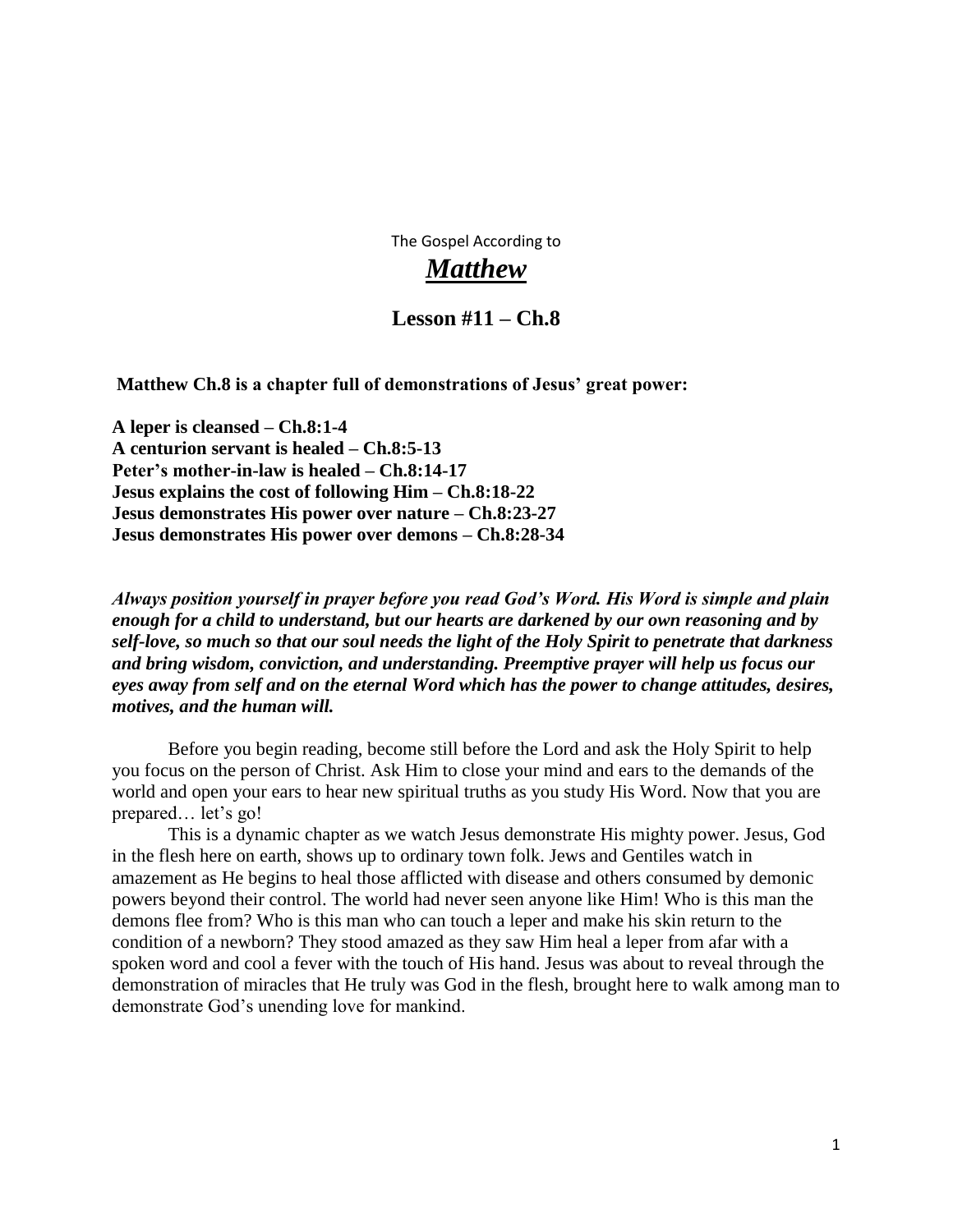Ask the Lord to expand your appreciation for the power that He holds. Pray as you read through this chapter, God would fill **you** with a fresh faith for His ability to heal your wounds and afflictions. He owns the power over everything in heaven and everything under heaven. He owns the power to perform miracles in your life too. He hasn't changed His mission to save and draw near His beloved creation.

# **A leper is cleansed – Read Ch.8:1-4**

As you recall from Matthew Ch.7, Jesus was coming down the mountain where He had just finished teaching the multitudes the long discourse that we call "The Sermon on the Mount". It says here in Ch.8:1 that the huge multitude followed Him down the mountain when He was finished teaching, so we know He had a great crowd of witnesses to the miracles He was about to perform. No one could deny their authenticity. People were watching.

1. Often when you read the same biblical stories in different gospels, you will discover additional details to the story. Let's read: Matthew 8:1-2 Mark 1:40 And Luke 5:12

After reading these 3 different accounts, do you believe the leper had faith in Jesus' power?

What do you find out about the leper who is coming to Jesus for healing? a. What was the leper's attitude toward this man named Jesus (See Matt. 8:2)?

b. How did the leper position himself in front of Jesus (See Mark 1:40 & Luke 5:12)? \_\_\_\_\_\_\_\_\_\_\_\_\_\_\_\_\_\_\_\_\_\_\_\_\_\_\_\_\_\_\_\_\_\_\_\_\_\_\_\_\_\_\_\_\_\_\_\_\_\_\_\_\_\_\_\_\_\_\_\_\_\_\_\_\_\_\_\_\_\_

\_\_\_\_\_\_\_\_\_\_\_\_\_\_\_\_\_\_\_\_\_\_\_\_\_\_\_\_\_\_\_\_\_\_\_\_\_\_\_\_\_\_\_\_\_\_\_\_\_\_\_\_\_\_\_\_\_\_\_\_\_\_\_\_\_\_\_\_\_\_

\_\_\_\_\_\_\_\_\_\_\_\_\_\_\_\_\_\_\_\_\_\_\_\_\_\_\_\_\_\_\_\_\_\_\_\_\_\_\_\_\_\_\_\_\_\_\_\_\_\_\_\_\_\_\_\_\_\_\_\_\_\_\_\_\_\_\_\_\_\_

c. How bad was this man's leprosy? Does this sound like he wasn't at the beginning of this trial, but had endured for awhile (Luke 5:12)?

The leper didn't come to Jesus with a "demand" for anything. He came in a posture of humility, desiring to be healed from One he knew had the power to heal him. He only wanted healing if it was in line with God's will for his life. Of course, the leper wanted to be done with the pain and suffering with that dreadful disease, but he was confident enough to wait in the all-knowing, allloving, person of Jesus Christ for his future. How do we know this?

2. Look at Matt.8:2. What did the leper say to Jesus as he worshiped Him? "If \_\_\_\_\_\_\_\_\_\_\_\_\_\_\_\_\_\_\_\_\_\_\_\_\_\_\_\_\_\_\_\_\_\_\_\_\_\_\_\_. You can make me clean!"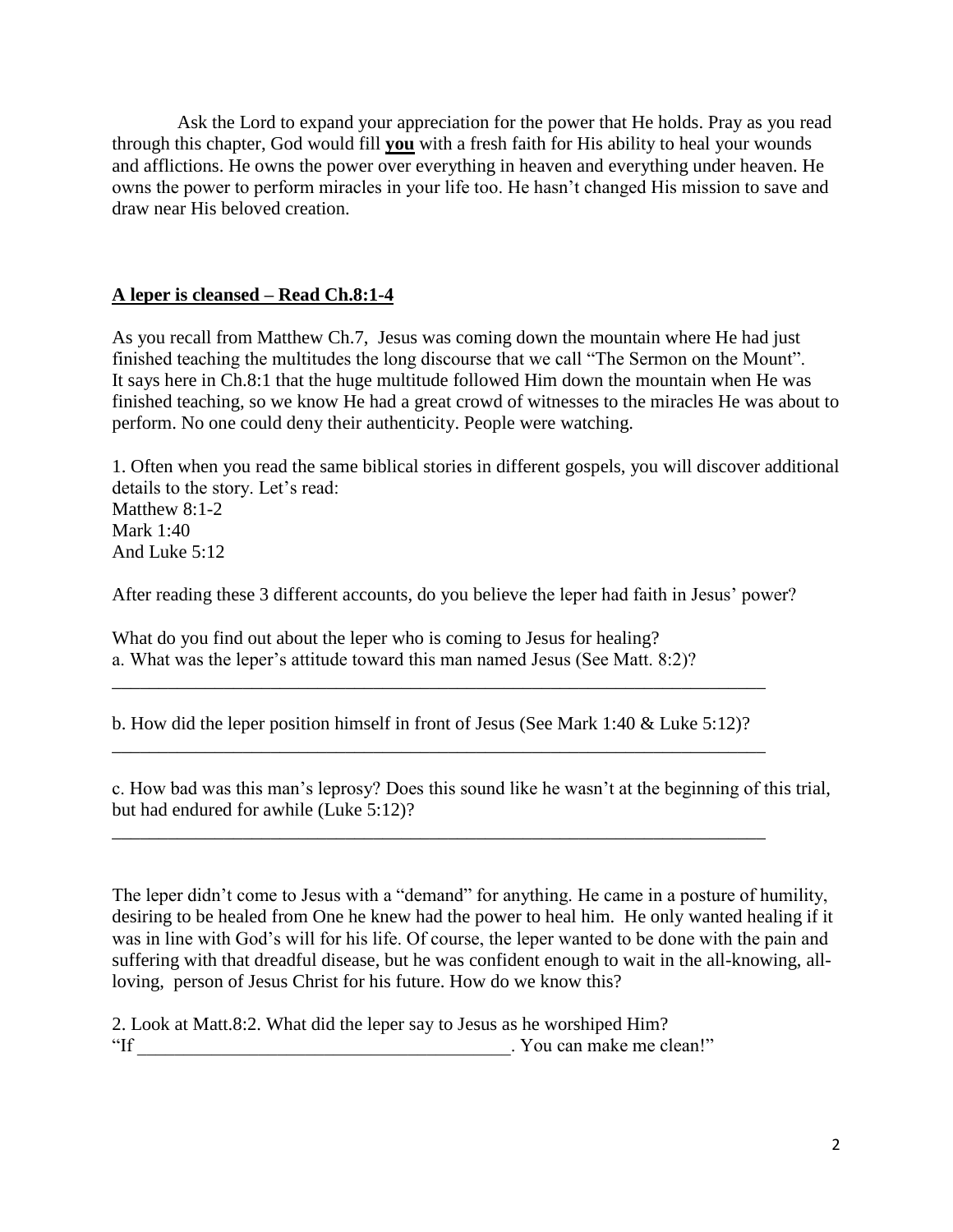The reason the leper's attitude ministers to me is because of the intense affliction he had already endured, and yet he came to Jesus in an attitude of humility, and not in one of bitterness or self-pity or anger for what he had suffered. I'm sure he desperately wanted a break from all the pain, humiliation, and isolation of this disease, but yet He was willing to accept God's will above his own pain and suffering. What a soldier; he was willing to decrease, so God's glory could increase.

In his book "Unclean," L.S. Huizenga describes some of the horrors of leprosy.

 Leprosy was a slow, painful death sentence to your life. The disease begins with pain followed by numbness in one area of your body. Soon the skin in that spot losses it's color and becomes thick, glossy and scaly… as the sickness progresses the spot becomes an ulcer due to poor blood supply. The skin, especially around the eyes and ears, begins to bunch, with deep furrows between swellings, so that the face of the afflicted person begins to resemble that of a lion. Fingers and toes drop off. Eyebrows and eyelashes fall out and then comes the smell. The sores of the leper omit a very unpleasant odor and if you stay with a leper for sometime they say you can even imagine a peculiar taste in your own mouth, probably due to their odor. Can you imagine enduring that kind of suffering day by day by day?

 As if that wasn't enough to deal with, people would recoil at the sight of you and you are bound by law to stay at least 8 feet away from any other human being. If you caught sight of someone coming your direction you were bound to cry out, "Unclean, unclean!" Lepers were forced to live in complete isolation, never to have intimate conversation or intimate touch with another human ever again. Can you imagine being isolated from a family member in this way - a husband or a child forever banished from your home, never again to be able to embrace you or any other human being? The worst part of leprosy would be the finality of it. It was a death sentence in those days with no hope of a cure, until Jesus the Healer came to town.

Jesus spoke right to this man's deepest needs. He seemed to know just what a leper would need the most. He touched His deepest need.

Isn't that the way of Jesus? He knows our:

 Deepest Deep Lowest Low Greatest Need Most Gripping Fear Overwhelming Worry

And: THAT IS WHAT GOD DEALS WITH FIRST!!!

3. What did Jesus *do* to the leper, and what was *Jesus' response* to the request for healing? Matt.  $8:3-$ 

You see, the biggest need we all have is intimacy with Jesus, and so Jesus *gives Himself* to us. Scripture says He gathers the lambs in His bosom. This includes the diseased, the poor, the unattractive, the dirty, the wounded, and all of society's outcasts.

He knows how to touch you just where you need to be touched the most. He knows when you need physical touch, emotional touch, or spiritual renewal, and He is there willing to give us just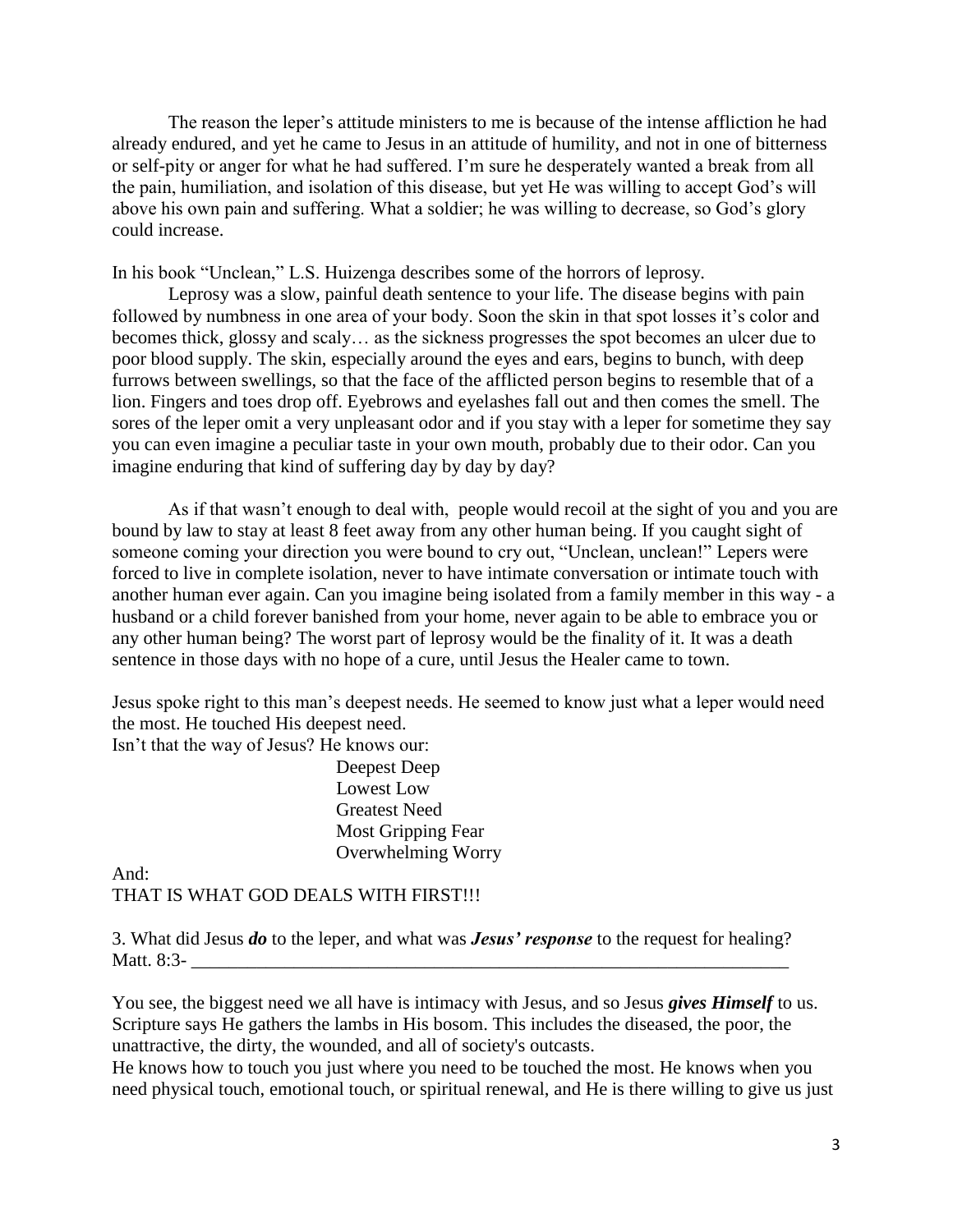what we need at the precise moment we need it the most. Jesus boldly touched the ulcer-eaten skin of this leper that caused others to recoil. He embraced the leper who longed for physical touch and restored hope. He embraces us too – the wicked sinner whose life as been eaten away from ungodly choices and bad habits. He embraces us even though we have been infected with sin, when we call out to Him for renewal and cleansing.

4. We know this man already had a full case of leprosy… how effective and timely was his healing  $(v.3)$ ? $\frac{1}{2}$ 

5. When God heals, He is not limited. It doesn't matter if the afflicted one is 20% affected by a disease, or 80% debilitated by a disease. God has the power to heal completely. There was a certain man of Bethany whom Jesus loved that became ill. Jesus went to heal him, but when He arrived, the man was dead. How dead was he, and what grand miracle did Jesus perform? Read John 11:1-44.

\_\_\_\_\_\_\_\_\_\_\_\_\_\_\_\_\_\_\_\_\_\_\_\_\_\_\_\_\_\_\_\_\_\_\_\_\_\_\_\_\_\_\_\_\_\_\_\_\_\_\_\_\_\_\_\_\_\_\_\_\_\_\_\_\_\_\_\_\_\_\_\_\_\_\_\_\_\_ \_\_\_\_\_\_\_\_\_\_\_\_\_\_\_\_\_\_\_\_\_\_\_\_\_\_\_\_\_\_\_\_\_\_\_\_\_\_\_\_\_\_\_\_\_\_\_\_\_\_\_\_\_\_\_\_\_\_\_\_\_\_\_\_\_\_\_\_\_\_\_\_\_\_\_\_\_\_ \_\_\_\_\_\_\_\_\_\_\_\_\_\_\_\_\_\_\_\_\_\_\_\_\_\_\_\_\_\_\_\_\_\_\_\_\_\_\_\_\_\_\_\_\_\_\_\_\_\_\_\_\_\_\_\_\_\_\_\_\_\_\_\_\_\_\_\_\_\_\_\_\_\_\_\_\_\_

Now that is complete healing! Percentages mean nothing to God. He owns the power over heaven and earth. He created man simply by gathering some dust from the ground and blowing His eternal breath into man's fragile nostrils. Certainly if Christ can restore a man's rotting flesh back to its flawless beginning, can't He heal that relationship in your life too? In the same way, He can restore rotting souls of sin like ours into souls of righteousness that stand before God. Boom! What a gift!

6. Do you know someone who needs a miracle today? Is that someone a dear loved one? Is it you?

\_\_\_\_\_\_\_\_\_\_\_\_\_\_\_\_\_\_\_\_\_\_\_\_\_\_\_\_\_\_\_\_\_\_\_\_\_\_\_\_\_\_\_\_\_\_\_\_\_\_\_\_\_\_\_\_\_\_\_\_\_\_\_\_\_\_\_\_\_\_\_\_ \_\_\_\_\_\_\_\_\_\_\_\_\_\_\_\_\_\_\_\_\_\_\_\_\_\_\_\_\_\_\_\_\_\_\_\_\_\_\_\_\_\_\_\_\_\_\_\_\_\_\_\_\_\_\_\_\_\_\_\_\_\_\_\_\_\_\_\_\_\_\_\_

\_\_\_\_\_\_\_\_\_\_\_\_\_\_\_\_\_\_\_\_\_\_\_\_\_\_\_\_\_\_\_\_\_\_\_\_\_\_\_\_\_\_\_\_\_\_\_\_\_\_\_\_\_\_\_\_\_\_\_\_\_\_\_\_\_\_\_\_\_\_\_\_

Do they (or you) need spiritual healing - forgiveness from sin, or the miracle of physical healing? Write out a bold prayer for them here – or write out a prayer for yourself.

God is certainly capable! Pray in faith coupled with humility for God's healing, along with His perfect will in your life. Take a cue from the example we had in Scripture of the leper who came **boldly** up to Christ with his request, but at the same time came **humbly** with the desire more than anything else: for God's perfect design to be realized in his life. Try a fresh form of humility by following the lead of the leper and kneel before Jesus of fall on your face in an attitude of complete worship. We can come boldly, unashamed of the desires of our heart, asking our heavenly Father to come and touch the greatest needs of our life, whether they be physical like the leper, or spiritual and emotional, like the woman at the well. We serve a benevolent God who desires to bring wholeness.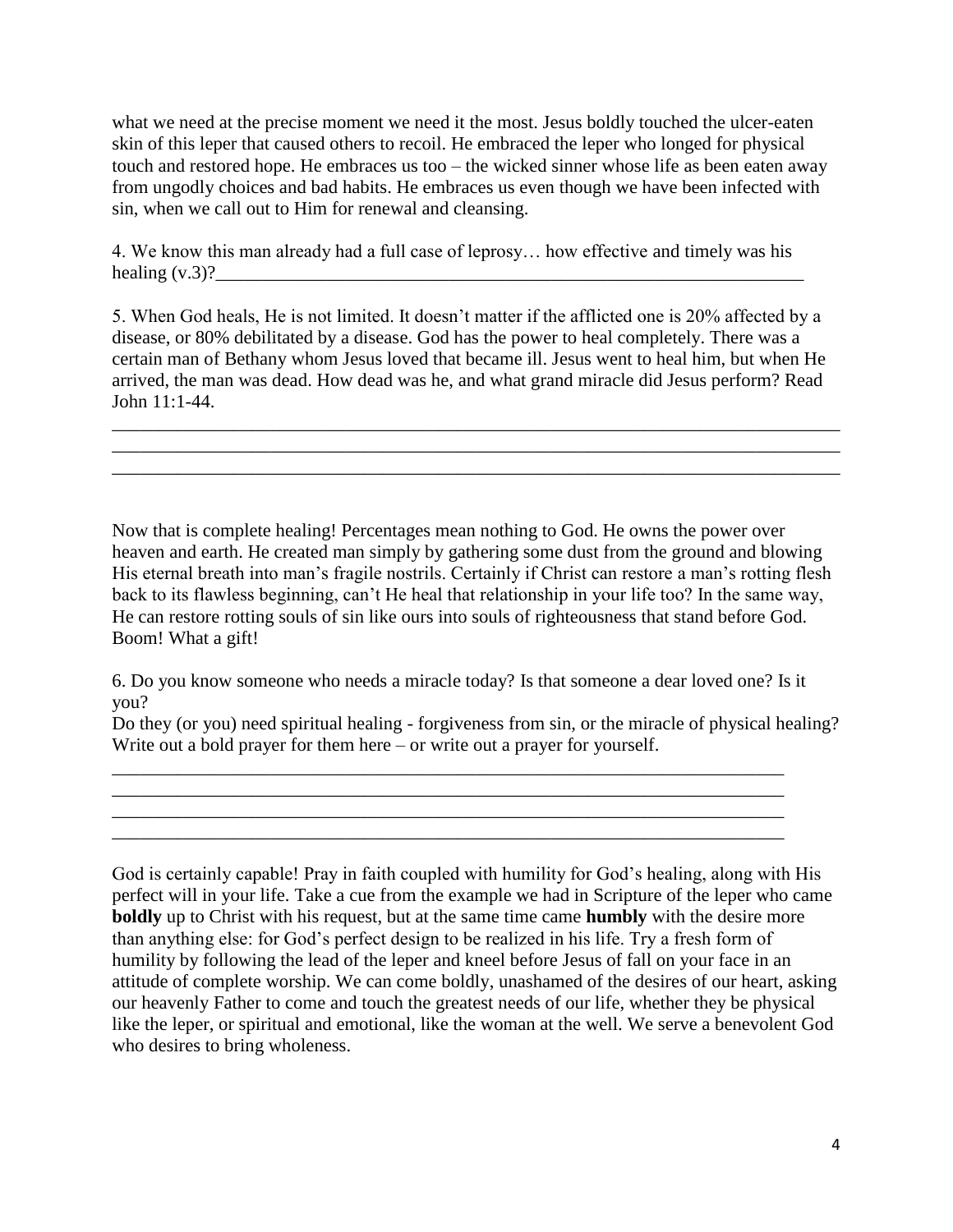7. As we read through this story of the cleansed leper, I was also struck by Christ's attitude toward the leper. Matthew quotes Jesus as being **"willing"** to heal, but what does Mark reveal about Jesus attitude toward the suffering leper (See Mark 1:41)?

\_\_\_\_\_\_\_\_\_\_\_\_\_\_\_\_\_\_\_\_\_\_\_\_\_\_\_\_\_\_\_\_\_\_\_\_\_\_\_\_\_\_\_\_\_\_\_\_\_\_\_\_\_\_\_\_\_\_\_\_\_\_\_\_\_\_\_\_\_\_\_\_

# *When the heart of faith cries out to God for deliverance, God jumps with earnest compassion to offer release.*

8. Let's look up some Scriptures about God's love and how much our Father in heaven loves and cares for us:

a. Romans 8:31-39

The Bible says He is for YOU. How can you be sure? Check out Romans 8:32.

Another great truth to remember during trying times is that the Spirit Himself goes to prayer for you! Whhhaaaattt? Oh yeah, the Holy Spirit fights in the spiritual realm for your victory. He cries out to our heavenly Father on your behalf for spiritual success in your situation. Picture the Holy Spirit, on His knees, face focused on Father God with YOU in mind, your problem in His thoughts, your name on His lips.

Yep, Romans 8:26 declares that the Spirit Himself makes intercession for us with GROANINGS too deep for words.

 That's crazy to think about. The Holy Spirit groans when He expresses to God my deep needs? Gosh, how humbling is that thought. Great love.

b. Psalm 147:3-6

Put your hope on verse 11:

9. Jesus was "willing" to help. How should our hearts move in compassion as we see the needs of others? Do we move to meet needs quickly, or do we see the need and desire to help, but after time become preoccupied with the affairs of our own life and offer to do nothing?

a. When needs arise in people of the church and they are not met by others in the Body of Christ, those members can feel like an outcast or be made to feel unimportant. It's to the detriment of the church when one's needs go unmet, and they are left to do battle alone. What does Romans 15:1-5 exhort the strong to do?

\_\_\_\_\_\_\_\_\_\_\_\_\_\_\_\_\_\_\_\_\_\_\_\_\_\_\_\_\_\_\_\_\_\_\_\_\_\_\_\_\_\_\_\_\_\_\_\_\_\_\_\_\_\_\_\_\_\_\_\_\_\_\_\_\_\_\_\_\_\_\_\_\_\_\_\_\_\_ \_\_\_\_\_\_\_\_\_\_\_\_\_\_\_\_\_\_\_\_\_\_\_\_\_\_\_\_\_\_\_\_\_\_\_\_\_\_\_\_\_\_\_\_\_\_\_\_\_\_\_\_\_\_\_\_\_\_\_\_\_\_\_\_\_\_\_\_\_\_\_\_\_\_\_\_\_\_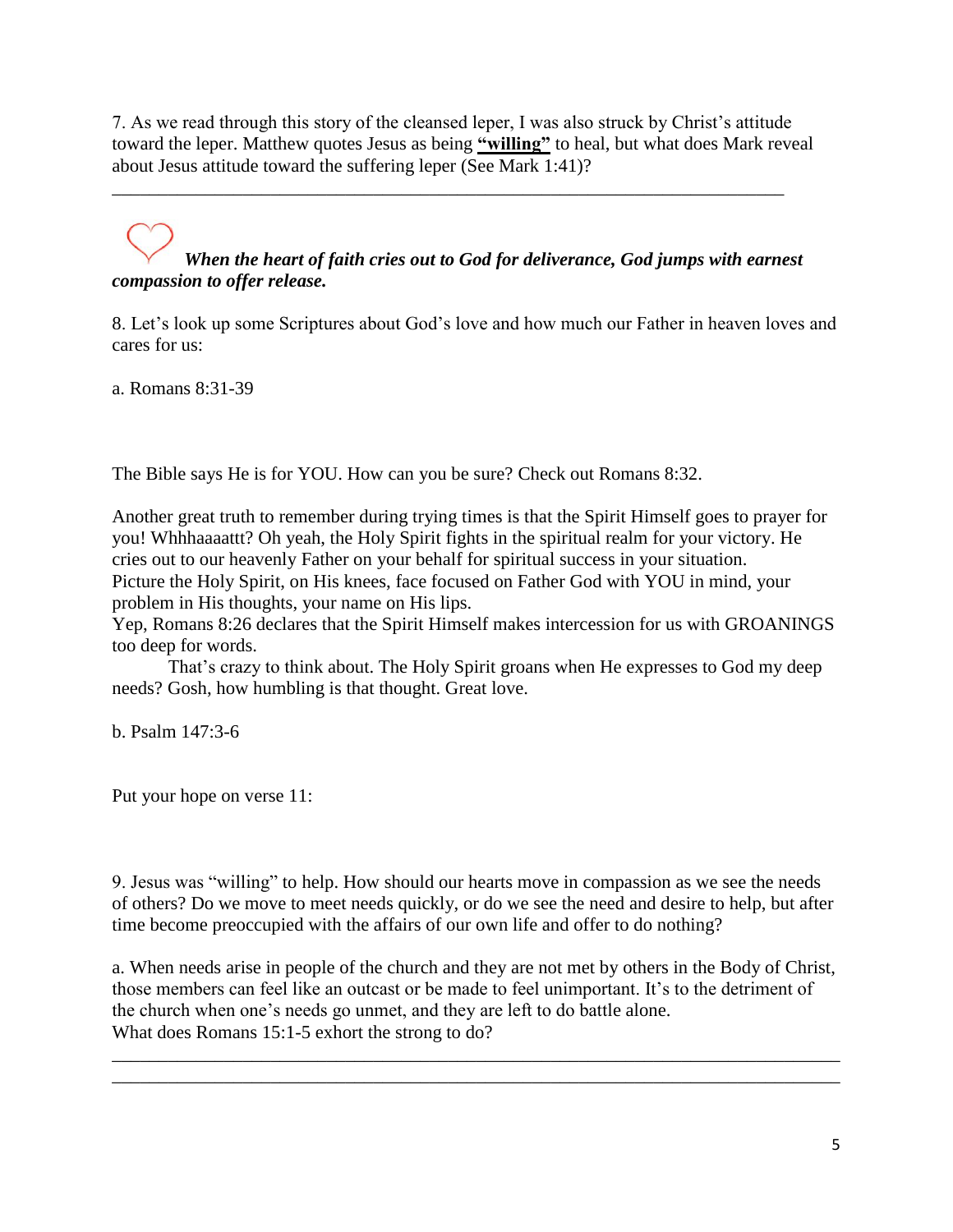Wouldn't it be great if every believer had an active plan to be financially, spiritually, and physically prepared to meet a need if God brought it our way? We cannot meet every need, but if we were intentionally thinking about these things, God may use us in some phenomenal ways. \*Could we spend less in order to have some wiggle room to give more?

\* Could we eat better, exercise more, and get ample sleep in order to be better fit for use? \* Shouldn't we begin every morning seeking God's power over our lives and an equipping for the day ahead?

# *Intentionally living can lead to a greater influence as God's instrument!*

10. As children of God, what should be our conduct during times of suffering affliction  $(Philippians 1:27-30)?$ 

11. Peter prayed a prayer at the end of his book for faithful followers; it was a prayer for all those who were suffering. What was his desire for these suffering saints (1 Peter 5:10)?

\_\_\_\_\_\_\_\_\_\_\_\_\_\_\_\_\_\_\_\_\_\_\_\_\_\_\_\_\_\_\_\_\_\_\_\_\_\_\_\_\_\_\_\_\_\_\_\_\_\_\_\_\_\_\_\_\_\_\_\_\_\_\_\_\_\_\_\_\_\_\_\_\_\_\_\_\_\_ \_\_\_\_\_\_\_\_\_\_\_\_\_\_\_\_\_\_\_\_\_\_\_\_\_\_\_\_\_\_\_\_\_\_\_\_\_\_\_\_\_\_\_\_\_\_\_\_\_\_\_\_\_\_\_\_\_\_\_\_\_\_\_\_\_\_\_\_\_\_\_\_\_\_\_\_\_\_

 $\mathcal{L}_\mathcal{L} = \{ \mathcal{L}_\mathcal{L} = \{ \mathcal{L}_\mathcal{L} = \{ \mathcal{L}_\mathcal{L} = \{ \mathcal{L}_\mathcal{L} = \{ \mathcal{L}_\mathcal{L} = \{ \mathcal{L}_\mathcal{L} = \{ \mathcal{L}_\mathcal{L} = \{ \mathcal{L}_\mathcal{L} = \{ \mathcal{L}_\mathcal{L} = \{ \mathcal{L}_\mathcal{L} = \{ \mathcal{L}_\mathcal{L} = \{ \mathcal{L}_\mathcal{L} = \{ \mathcal{L}_\mathcal{L} = \{ \mathcal{L}_\mathcal{$ \_\_\_\_\_\_\_\_\_\_\_\_\_\_\_\_\_\_\_\_\_\_\_\_\_\_\_\_\_\_\_\_\_\_\_\_\_\_\_\_\_\_\_\_\_\_\_\_\_\_\_\_\_\_\_\_\_\_\_\_\_\_\_\_\_\_\_\_\_\_\_\_\_\_\_\_\_\_

#### *Stop and pray for one you know who is suffering today, that they would be* **Perfected Established Strengthened** *by the hand of God.*

\_\_\_\_\_\_\_\_\_\_\_\_\_\_\_\_\_\_\_\_\_\_\_\_\_\_\_\_\_\_\_\_\_\_\_\_\_\_\_\_\_\_\_\_\_\_\_\_\_\_\_\_\_\_\_\_\_\_\_\_\_\_\_\_\_\_\_\_\_\_\_\_\_\_\_\_\_\_ \_\_\_\_\_\_\_\_\_\_\_\_\_\_\_\_\_\_\_\_\_\_\_\_\_\_\_\_\_\_\_\_\_\_\_\_\_\_\_\_\_\_\_\_\_\_\_\_\_\_\_\_\_\_\_\_\_\_\_\_\_\_\_\_\_\_\_\_\_\_\_\_\_\_\_\_\_\_ \_\_\_\_\_\_\_\_\_\_\_\_\_\_\_\_\_\_\_\_\_\_\_\_\_\_\_\_\_\_\_\_\_\_\_\_\_\_\_\_\_\_\_\_\_\_\_\_\_\_\_\_\_\_\_\_\_\_\_\_\_\_\_\_\_\_\_\_\_\_\_\_\_\_\_\_\_\_ \_\_\_\_\_\_\_\_\_\_\_\_\_\_\_\_\_\_\_\_\_\_\_\_\_\_\_\_\_\_\_\_\_\_\_\_\_\_\_\_\_\_\_\_\_\_\_\_\_\_\_\_\_\_\_\_\_\_\_\_\_\_\_\_\_\_\_\_\_\_\_\_\_\_\_\_\_\_

Do a 'word meaning search" on these 3 words!

Write below some interesting facts about what you found:

12. The Lord does not want us to live in fear of our tomorrows. He wants His children to reside in peace. We can be weighed down by the cares of this life. 1 Corinthians 7:32a says He wants us to be without care. Where are we to place all those worries and concerns? Write out 1 Peter 5:6-7:

\_\_\_\_\_\_\_\_\_\_\_\_\_\_\_\_\_\_\_\_\_\_\_\_\_\_\_\_\_\_\_\_\_\_\_\_\_\_\_\_\_\_\_\_\_\_\_\_\_\_\_\_\_\_\_\_\_\_\_\_\_\_\_\_\_\_\_\_\_\_\_\_\_\_\_\_\_\_ \_\_\_\_\_\_\_\_\_\_\_\_\_\_\_\_\_\_\_\_\_\_\_\_\_\_\_\_\_\_\_\_\_\_\_\_\_\_\_\_\_\_\_\_\_\_\_\_\_\_\_\_\_\_\_\_\_\_\_\_\_\_\_\_\_\_\_\_\_\_\_\_\_\_\_\_\_\_

*Take a mental picture of you looking down at your open hands, holding that one thing that concerns you most, and then mentally toss that thing away from you and towards the Savior. Leave it there with Him. Remember, the God who loved you so much that He hung on the cross for you has already done the hardest thing there is to do for you! Moving on your behalf in this situation takes little of His power. It is an easy thing for Him to accomplish compared to what He has already done for the world! He will care for what concerns you!*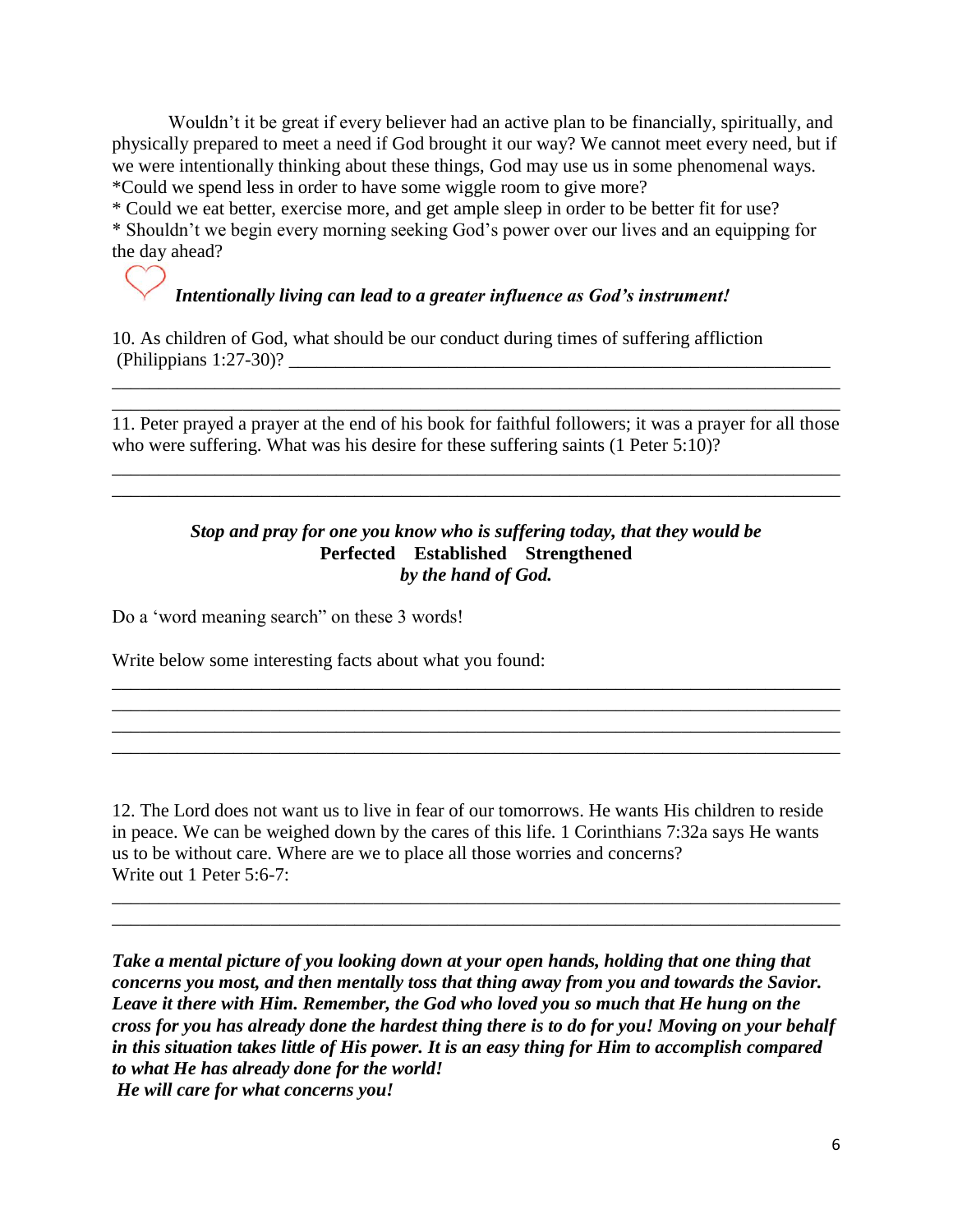#### **A centurion servant is healed – Read Ch.8:5-13**

 Jesus leaves the multitudes at the base of the mountain and travels on to Capernaum. Some people must have gone back home and I'm sure others followed, not wanting to miss the next miracle. When He arrives in Capernaum, He is met by a Gentile believer, a business man who owned a slave that was dear to him and had fallen ill. This Gentile Centurion (army commander) recognized that Jesus had authority over physical illness.

 Had the ill slave heard about the healing of the leper? Maybe he had seen the miracle with his own eyes. Jesus was beginning to gain a reputation as the miracle worker of that region and I'm sure news was spreading fast, especially in a time when medicine was scarce and medical knowledge so limited. He had already cured thousands and wiped out the existence of many plagues.

 The business man approaches Jesus with his desire for healing to come to this paralyzed slave whom he loved, who was home lying in bed.

## **Let's pick up the story… Read Matthew 8:5-13.**

The Centurion explains the situation to Jesus, but didn't ask for anything initially; Jesus, in His willingness, offers to go and heal the servant (v.5-7). The response of the Centurion is pretty remarkable! I mean, I would have just said, "Sure here is my camel, let's go!" After all, He was offering!!! But this man's response was one that really captured the heart of God.

13. What did the Centurion believe *about himself and about Jesus* that was revealed by his answer here in Matt.8:8?

The Gentile Centurion believed the very thing Jesus had had a hard time explaining to the Jews: Jesus was so powerful that He could heal by the spoken Word.

\_\_\_\_\_\_\_\_\_\_\_\_\_\_\_\_\_\_\_\_\_\_\_\_\_\_\_\_\_\_\_\_\_\_\_\_\_\_\_\_\_\_\_\_\_\_\_\_\_\_\_\_\_\_\_\_\_\_\_\_\_\_\_\_\_\_\_\_\_\_\_\_\_\_\_\_\_\_ \_\_\_\_\_\_\_\_\_\_\_\_\_\_\_\_\_\_\_\_\_\_\_\_\_\_\_\_\_\_\_\_\_\_\_\_\_\_\_\_\_\_\_\_\_\_\_\_\_\_\_\_\_\_\_\_\_\_\_\_\_\_\_\_\_\_\_\_\_\_\_\_\_\_\_\_\_\_

## *Spurgeon put it well when he said, "All our Lord's miracles were intended to be parables. They were intended to instruct as well as to impress. They are sermons to the eye, just as His spoken words were sermons to the ear."*

Jesus' miracles were sermons for the eyes for all onlookers, revealing Jesus Himself as God in the flesh with the ability over physical illness and nature itself. Wow!! Not everyone got it, not even those who were standing the closest as Jesus brought new flesh and restored fingers and toes to the leper! This Centurion had the faith to believe in who Jesus really was, and he came to him with a heart in anguish over a paralyzed servant who obviously meant a lot to him.

14. When the Centurion told Jesus, "You don't need to come to my house, just speak a word of healing from here, and I know my servant will be healed," what was Jesus' response (v.10)?

\_\_\_\_\_\_\_\_\_\_\_\_\_\_\_\_\_\_\_\_\_\_\_\_\_\_\_\_\_\_\_\_\_\_\_\_\_\_\_\_\_\_\_\_\_\_\_\_\_\_\_\_\_\_\_\_\_\_\_\_\_\_\_\_\_\_\_\_\_\_\_\_\_\_\_\_\_

This was a man of faith according to Jesus' standards.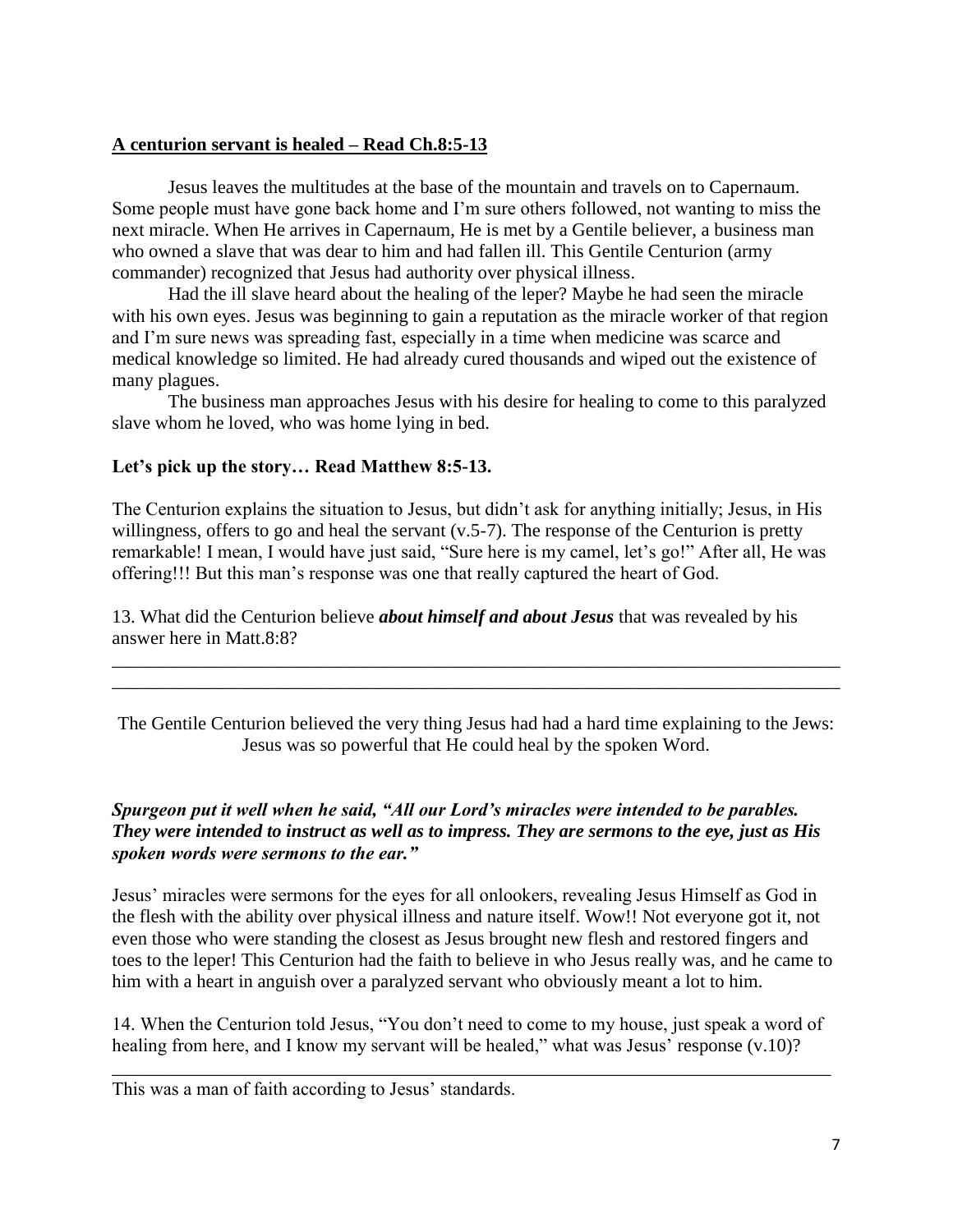There were other times in Scripture where Jesus marveled at **unbelief** instead of **belief.** Let's look at one.

15. Read Mark 6:1-6.

a. Jesus was teaching in the church and was being met with rejection. What country was He teaching in and who was with Him?

\_\_\_\_\_\_\_\_\_\_\_\_\_\_\_\_\_\_\_\_\_\_\_\_\_\_\_\_\_\_\_\_\_\_\_\_\_\_\_\_\_\_\_\_\_\_\_\_\_\_\_\_\_\_\_\_\_\_\_\_\_\_\_\_\_\_\_\_\_\_\_\_

\_\_\_\_\_\_\_\_\_\_\_\_\_\_\_\_\_\_\_\_\_\_\_\_\_\_\_\_\_\_\_\_\_\_\_\_\_\_\_\_\_\_\_\_\_\_\_\_\_\_\_\_\_\_\_\_\_\_\_\_\_\_\_\_\_\_\_\_\_\_\_\_

\_\_\_\_\_\_\_\_\_\_\_\_\_\_\_\_\_\_\_\_\_\_\_\_\_\_\_\_\_\_\_\_\_\_\_\_\_\_\_\_\_\_\_\_\_\_\_\_\_\_\_\_\_\_\_\_\_\_\_\_\_\_\_\_\_\_\_\_\_\_\_\_ \_\_\_\_\_\_\_\_\_\_\_\_\_\_\_\_\_\_\_\_\_\_\_\_\_\_\_\_\_\_\_\_\_\_\_\_\_\_\_\_\_\_\_\_\_\_\_\_\_\_\_\_\_\_\_\_\_\_\_\_\_\_\_\_\_\_\_\_\_\_\_\_

b. What was Jesus response to their disbelief (Mark 6:4)?

c. How did this disbelief limit His ministry of healing in that place (Mark 6:5-6)?

As a result, Jesus limited His power to teaching only and a few handfuls of miracles.

This makes me wonder what my unbelief has cost me. Has my own unbelief hindered God from doing something bigger in my own personal experience than He could have done?

Jesus spoke of the Centurion's faith as "wonderful" to teach us what to admire. He wanted His followers to mimic not the outward, but the beauty of holiness and the persistent child-like faith of this disciple of God.

**"Faith sees the invisible, believes the unbelievable – receives the impossible!"** (Spoken by Corrie Ten Boom, a woman who would know what it meant to need a miracle and get one!)

# **Peter's Mother-in-Law is healed- Read Ch. 8:14-17**

16. Jesus enters Peter's house to rest awhile and discovers Peter's mother-in-law is gravely sick. I wonder if Jesus was tired from the weeks of ministry He had just finished. There always seems more to do in ministry than can be done. Ministry is not always convenient. Here in Peter's home were no crowds, no one to impress with a miracle;there were only friends in ministry, fellow laborers. Jesus never cared if the needs were many or few. They were all a top priority to Him if it concerned one of His sheep. His desire to help was just as strong.

According to Matthew 8:14-15, what gesture did Jesus do as He brought healing to Peter's Mother-in-law?

Also – compare it with the version of the story in Luke 4:39. What was added from this account? \_\_\_\_\_\_\_\_\_\_\_\_\_\_\_\_\_\_\_\_\_\_\_\_\_\_\_\_\_\_\_\_\_\_\_\_\_\_\_\_\_\_\_\_\_\_\_\_\_\_\_\_\_\_\_\_\_\_\_\_\_\_\_\_\_\_\_\_\_\_\_\_

I like the thought of Peter's mother-in-law being touched by Jesus' hand. This is God in the flesh, touching her personally. What power must have been wielded through that touch? How could nothing happen after a touch from deity? Wow, a crazy thing to think about.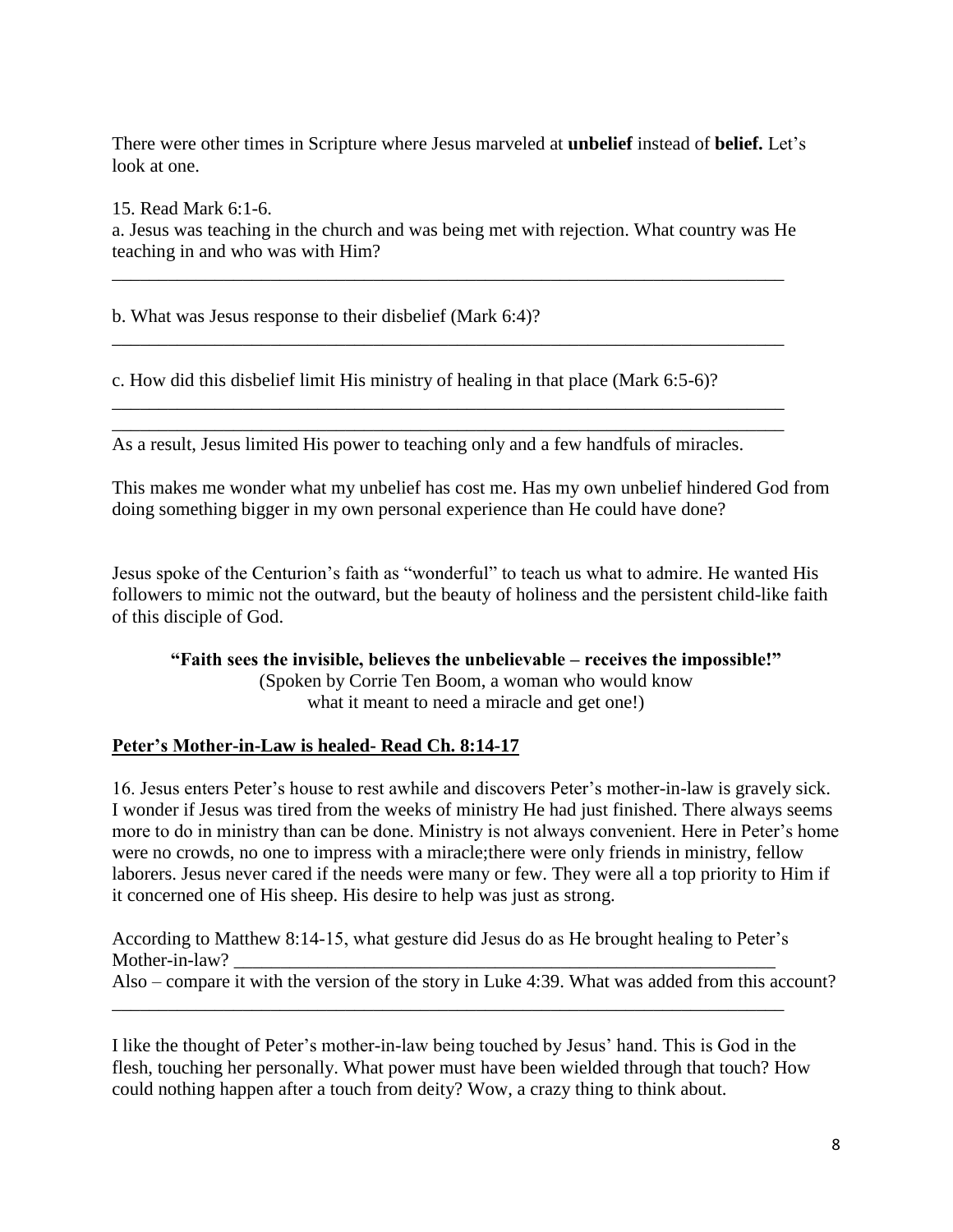Look at the following Scriptures and make comments about the idea of "God's hands" being a powerful point of help in your life.

#### [Isaiah 41:13-14](https://www.biblegateway.com/passage/?search=Isaiah+41%3A13-14&version=ESV) ESV

*For I, the Lord your God, hold your right hand*; it is I who say to you, "Fear not, I am the one who helps you." Fear not, you worm Jacob, you men of Israel! I am the one who helps you, declares the Lord; your Redeemer is the Holy One of Israel.

#### [Isaiah 48:13](https://www.biblegateway.com/passage/?search=Isaiah+48%3A13&version=ESV) ESV

*My hand laid the foundation of the earth*, and *my right hand spread out the heavens*; when I call to them, they stand forth together.

#### [Isaiah 41:10](https://www.biblegateway.com/passage/?search=Isaiah+41%3A10&version=ESV) ESV

Fear not, for I am with you; be not dismayed, for I am your God; I will strengthen you, I will help you, *I will uphold you with my righteous right hand*.

#### **The Cost of Following Him Please read Matthew 8:18-22**

 Matthew stops in the middle of all these miracles and inserts this section on "The cost of discipleship." At first glance, it seems like an odd place to insert this topic, but think about what the multitude had experienced. They were witnesses to great miracles never seen before, and they were drawn to this man Jesus because of the mighty displays of power by His hands. At this point I'm sure He had a lot of "groupies," people following Him just to see the next big event, the next big show of the miraculous. So with that in mind, it makes perfect sense that the Savior would want to nip that in the bud. What better way than to give a sermon on the cost of being a disciple!

 Jesus never wanted anyone to get the idea that following the Christ came at no personal cost. As soon as we commit our lives to follow the Lord, we are called to give up all our personal rights. We no longer belong to ourselves. We have an owner so to speak and His name is Jesus. We set our desires, rights, valuables at His feet and make Him Lord of our life.

 Walking with Jesus is not always glorious, and most days can be mundane. Not every day is a day to see a miracle. Most days are just plodding along, putting one foot of faith in front of another, but oh when the miracle day comes – it is GLORIOUS!!!

17. In Matthew 8:18-22, we find a scribe pledging his loyalty to Jesus. What did Jesus tell this man? Why would Jesus respond this way?

\_\_\_\_\_\_\_\_\_\_\_\_\_\_\_\_\_\_\_\_\_\_\_\_\_\_\_\_\_\_\_\_\_\_\_\_\_\_\_\_\_\_\_\_\_\_\_\_\_\_\_\_\_\_\_\_\_\_\_\_\_\_\_\_\_\_\_\_\_\_\_\_\_\_\_\_\_\_ \_\_\_\_\_\_\_\_\_\_\_\_\_\_\_\_\_\_\_\_\_\_\_\_\_\_\_\_\_\_\_\_\_\_\_\_\_\_\_\_\_\_\_\_\_\_\_\_\_\_\_\_\_\_\_\_\_\_\_\_\_\_\_\_\_\_\_\_\_\_\_\_\_\_\_\_\_

That may sound kind of harsh and caring. Well, we know that isn't the nature of Christ, so what could it mean? There is a phrase that was common back in that day in the Middle East that stated, "Let me go and bury my father". This was a common phrase which meant, "Let me stay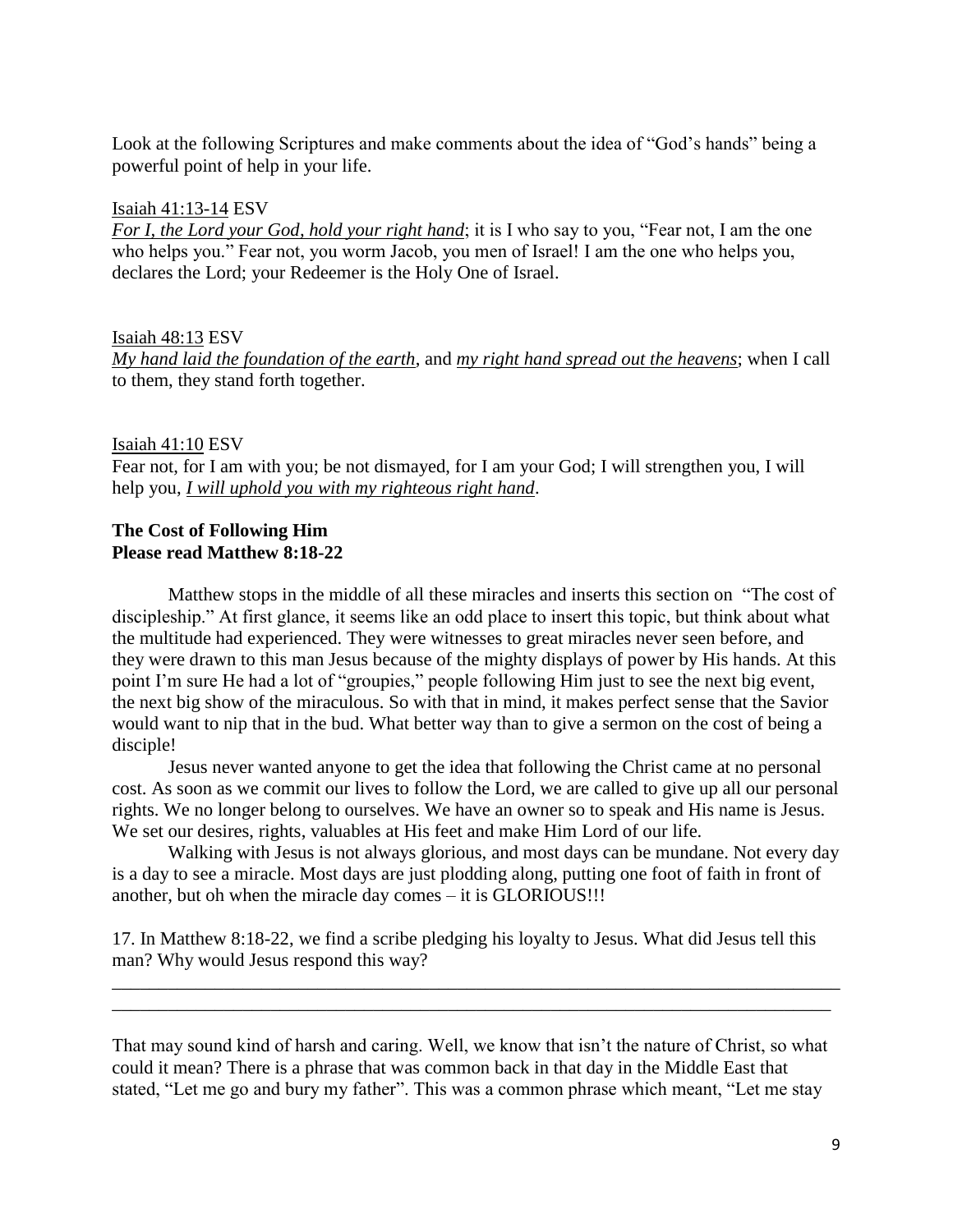home and help in the family business" or to say it another way, "I want to wait until I receive my inheritance". Well, that put a different light on it, didn't it? This young man was really revealing that the inheritance money was of utmost importance to him, and Jesus knew it.

# *A true disciple is identified with Christ in surrender, suffering and sacrifice. This kind of life seems foolish to the world, but to the Christian, it is wisdom.*

Sometimes in life, Christ will lay down a cross before you and He expects you to pick it up. These are often things that have intruded into our lives unexpectedly and are often things we have no control over. They are crosses; sometimes they are at first sight BIG, HEAVY, crosses, and we shudder in fear as we first look at them, perceiving them to be heavier than Christ will ever allow them to be.

 If we look at them in view of our own eyes, we will cower and run for relief in other counterfeit places. If we look at our crosses with the eyes of Christ, we will put our hand in His as He carries this cross FOR US daily.

 In time, through this journey of 'cross-carrying," we will look back and realize He never required us to really carry anything at all in ourselves. He was just asking us to believe that we would walk beside Him hand-in-hand as the mighty hands of God held all the pressure.

## **Jesus demonstrates His power over nature- Read Matthew 8:23-27**

This storm scares the dickens out of the disciples navigating this simple boat. Their fearless leader Jesus was asleep. Mind you, Scripture mentions the boat was being COVERED with the waves (v.24). How could the Messiah sleep through this? I'm not sure, but I guess Jesus needed some much-needed rest (it must be hard for part of the deity to rest) and was sleeping through the crashing of waves all around Him. We see some of Jesus' humanness.

\_\_\_\_\_\_\_\_\_\_\_\_\_\_\_\_\_\_\_\_\_\_\_\_\_\_\_\_\_\_\_\_\_\_\_\_\_\_\_\_\_\_\_\_\_\_\_\_\_\_\_\_\_\_\_\_\_\_\_\_\_\_\_\_\_\_\_\_\_\_\_\_\_\_\_\_\_\_

18. According to Hebrews 1:3, what is it that upholds everything that exists in life?

| 19. King David understood God as being a God of | and |
|-------------------------------------------------|-----|
| , according to Psalm $62:11-12$ .               |     |

belongs to God!

The desperate disciples knew they had no control over the powers of nature. They were helpless. Isn't that typical? We may often find ourselves in a "storm" of life and there is absolutely nothing we can do to right the ship!

He gets our attention when we have exhausted all our human solutions and resources. When we look up and set our eyes on Him, raising our hands in desperate need for Him to pick us up as a little child. He comes to the rescue.

\_\_\_\_\_\_\_\_\_\_\_\_\_\_\_\_\_\_\_\_\_\_\_\_\_\_\_\_\_\_\_\_\_\_\_\_\_\_\_\_\_\_\_\_\_\_\_\_\_\_\_\_\_\_\_\_\_\_\_\_\_\_\_\_\_\_\_\_\_\_\_\_

Fill in the blank – "In this season of life, I am desperate to change